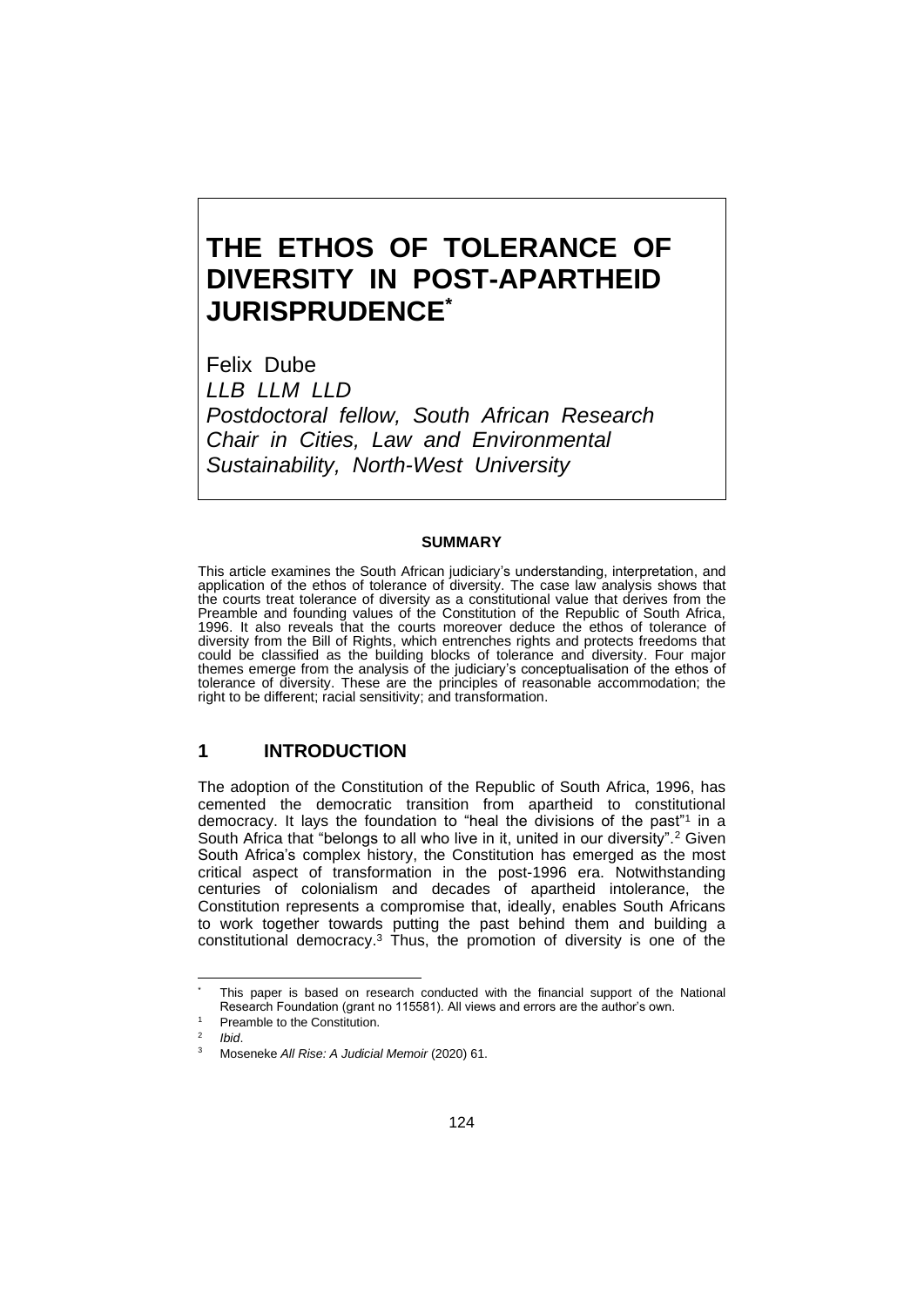most important objectives of the post-apartheid constitutional project. However, intolerance is on the rise in South Africa as a result of the exploitation of racial, ethnic, religious, cultural, and language differences, among other factors, which define contemporary South Africa.<sup>4</sup> The law reports are awash with cases in which judges have expressed their concern against increasing expressions of intolerance such as xenophobia, racism, hate speech, and hurtful commentary in the public discourse.

 The judicial understanding, interpretation, and application of the ethos of tolerance of diversity in post-apartheid South Africa are crucial not only because the drafters of the Constitution opted to use the judiciary, headed by the Constitutional Court, to safeguard human rights, support social reconstruction and act as a bridge from apartheid to constitutional democracy,<sup>5</sup> but also because they recognised the desirability of entrusting the courts to guide the fledgling democracy towards long-lasting peace and justice. This trust, expressed in the wide constitutional powers given to the judiciary in Chapter 8 of the Constitution, makes the judiciary a very powerful branch of government. As such, it is not surprising that in contemporary South Africa, the law is what judges say is the law (or should be the law).<sup>6</sup> Several cases illustrate this immense judicial power. For instance, postapartheid judges have struck down entire sections from statutes for unconstitutionality and have inserted provisions into legislation through the reading-in of words into statutes. They have also ordered Parliament to enact specific laws within specific periods to cure what they term constitutional defects in legislation.<sup>7</sup>

 This article examines the ethos of tolerance of diversity in post-apartheid jurisprudence to illustrate that South African courts treat tolerance of diversity as a constitutional value. The discussion shows that the courts deduce the ethos of tolerance of diversity from the Preamble, the founding values, and the Bill of Rights in the Constitution. In the first part, after this introduction, the article discusses the meaning of tolerance and diversity to determine whether the definitions found in the literature fit the post-apartheid South African context; and, if so, how and to what extent. The second part is a synopsis of the historical origins of intolerance in colonial and apartheid South Africa. It lays the foundation for the third part, which presents the constitutional aspiration for tolerance of diversity. It also analyses the expression of the ethos of tolerance of diversity in the Bill of Rights by

<sup>&</sup>lt;sup>4</sup> *S v Bresler* [2002] JOL 9580 (C) 13–14.

<sup>5</sup> See Van der Schyff *Judicial Review of Legislation: A Comparative Study of the United Kingdom, the Netherlands and South Africa* (2010) 45.

See Dube "Separation of Powers and the Institutional Supremacy of the Constitutional Court over Parliament and the Executive" 2020 36(4) *SAJHR* 293, 294, for a discussion of the finality of judicial interpretation of law.

<sup>7</sup> See, for instance, *Minister of Justice and Constitutional Development v Prince; National Director of Public Prosecutions v Rubin; National Director of Public Prosecutions v Acton* 2018 (6) SA 393 (CC) par 103. For a discussion of how the legislature and cabinet can cure constitutional defects and the underlying principles and considerations that must inform their actions in this regard, see *Minister of Agriculture, Forestry and Fisheries v National Society for the Prevention of Cruelty Against Animals* [2015] ZACC 27.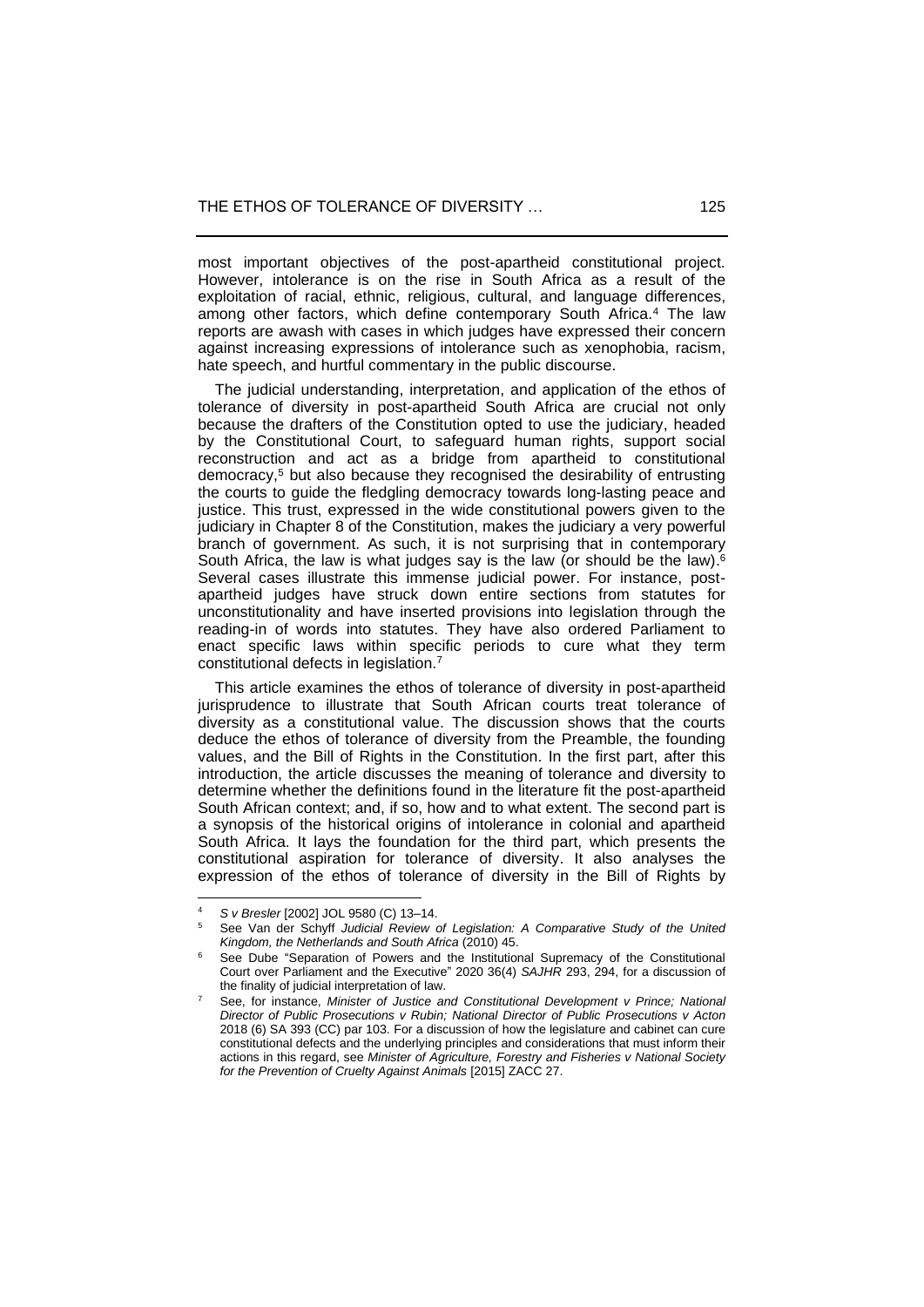considering the rights from which the ethos could be deduced, such as the right to equality. The fourth part critiques the four major themes that emerge from post-apartheid judicial understanding, interpretation, and application of the ethos of tolerance of diversity. These themes are the principle of reasonable accommodation; the right to be different; racial sensitivity; and transformation.

#### **2 UNDERSTANDING TOLERANCE AND DIVERSITY**

Admittedly, tolerance of diversity is hard to define with precision in the legal context because of the vagueness of its composite terms – tolerance and diversity. Diversity is an ambiguous noun. <sup>8</sup> However, there is some acceptance that diversity fosters tolerance and multiculturalism.<sup>9</sup> Witenberg argues that tolerance, like diversity, is also prone to ambiguity and to many interpretations, which include "tolerance of forbearance, putting up with [and] full or indiscriminate acceptance".<sup>10</sup> The susceptibility of tolerance to many interpretations means that the term is bound to cause confusion and misunderstanding, particularly since the different versions of tolerance do not reveal a clear sequence. For instance, "tolerance of forbearance" and "full or indiscriminate acceptance" appear to be on the opposite ends of the spectrum. Wittenberg appreciates this and says, "that this is not a continuum but different ways to conceptualise tolerance to human diversity".<sup>11</sup> Witenberg settles for tolerance as "a moral virtue, reciprocity and respect."<sup>12</sup>

 Linked to diversity, tolerance catalyses peaceful co-existence between different groups by making acceptance of their differences possible.<sup>13</sup> Acceptance implies the elimination of unfair discrimination on the basis of difference, making equality a symbol of tolerance. Based on this argument, the right to equality and statutory prohibitions against intolerance in South Africa illustrates the constitutionalisation of diversity as a founding value. It could be for this reason that the inscriptions on the steps of Parliament tie equality with diversity.<sup>14</sup> It also articulates the political and normative nature of tolerance of diversity as a social norm which is enforceable through the exercise of state authority within a broader context of the transformation of society.

<sup>8</sup> Vertovec "Introduction: Formulating Diversity Studies" in Vertovec (ed) *Routledge International Handbook of Diversity Studies* (2014) 1 4.

<sup>9</sup> See Gerapetritis *Affirmative Action Policies and Judicial Review Worldwide* (2016) 63.

<sup>10</sup> Witenberg *Tolerance: The Glue that Binds Us: Empathy, Fairness and Reasons* (2016) 34.

 $11$  *Ibid.*<br> $12$  *Ibid* 

<sup>12</sup> *Ibid*.

<sup>13</sup> See Walzer *On Toleration* (1997) xii on the necessity of difference in the discourse on tolerance.

The inscriptions on the steps of Parliament represent the values and principles that inform the post-apartheid constitutional project to build a united democratic South Africa that embraces diversity, tolerance, human rights and accountability, among other ethos. For a full exposition of their meaning, see Ramaphosa "Unveiling of Parliamentary inscriptions" *Government of the Republic of South Africa* https://www.gov.za/speeches/president-cyrilramaphosa-unveiling-parliamentary-inscriptions-19-mar-2019-0000 (accessed 2021-11-30).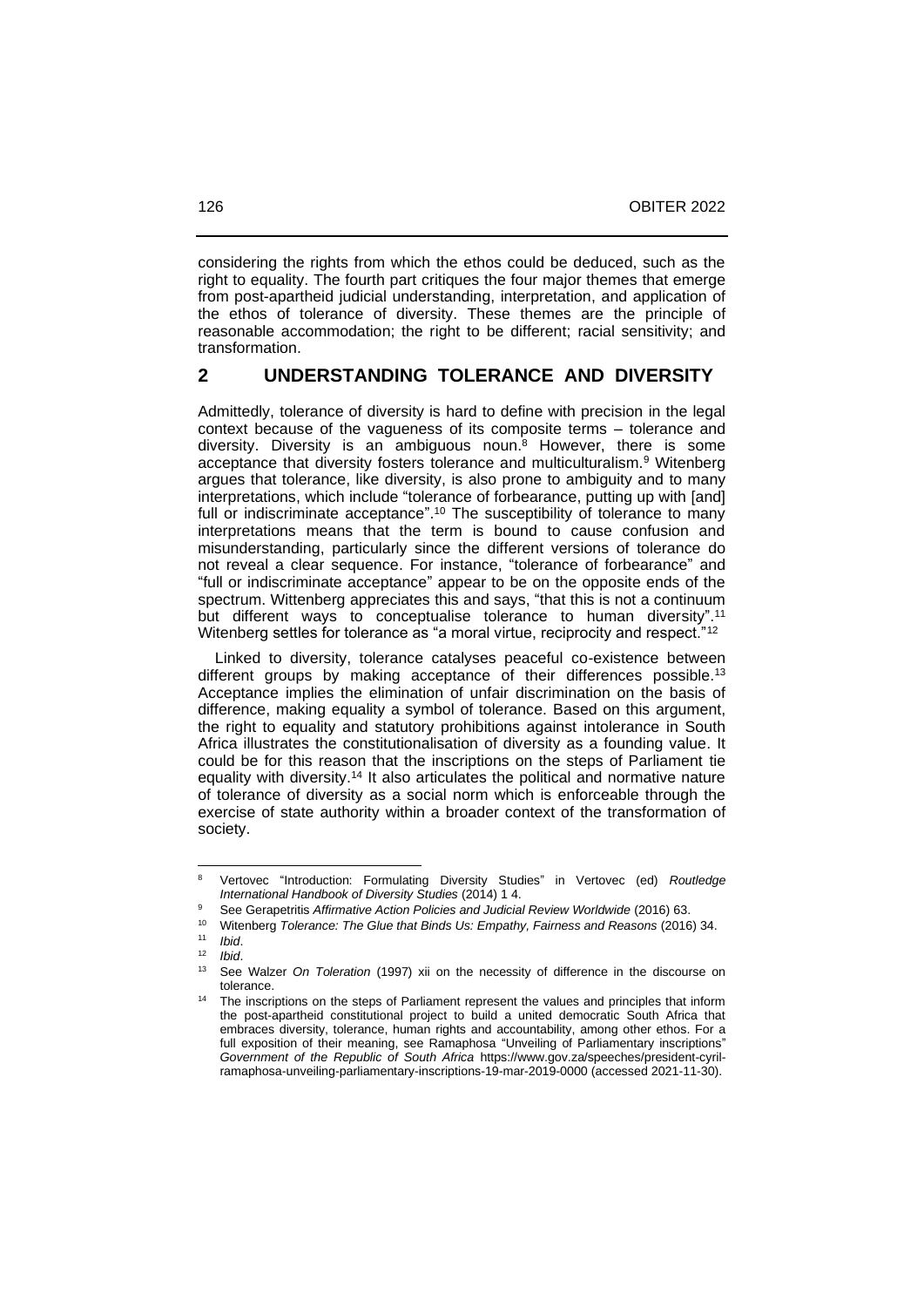Witenberg also defines tolerance as "putting up with something we dislike or even abhor" <sup>15</sup> in the interest of maintaining peace and harmony. In the context of a fractured society like post-apartheid South Africa, the level of endurance (and tolerance) proposed by Witenberg might provide the answer against social implosion since tolerance of diversity is critical to the maintenance of peace.<sup>16</sup> However, endurance implies that what is tolerated is undesirable, inferior, wrong, threatening, or evil.<sup>17</sup> In this light, the endurance proposed by Witenberg also implies a compromise (under duress) for something that one would, given a choice, reject out of hand. Witenberg justifies this view by presenting tolerance as having a prejudice against someone, a group of people, or something, but restraining oneself from acting on that prejudice since doing so would upset the balance of norms established by society.<sup>18</sup> As such, Witenberg's view of tolerance does not mean extinguishing bias and prejudice against those who are different from us but merely suppressing oneself from acting on that bias and prejudice.

 However, Wittenberg's view seems to reinforce tolerance as a manifestation of superiority and power. This view is supported by Walzer, who says that inequality between groups, those groups that are tolerating and those groups being tolerated, puts the individuals in the latter group in an inferior position, since "to tolerate someone else is an act of power; to be tolerated is an acceptance of weakness". <sup>19</sup> After some reflection on Walzer's proposition, one might understand why tolerance could be regarded as a manifestation of superiority and power. The essence, it appears, is not so much on the "superior" person's (misguidedly perceived) power but their prejudicial beliefs. Evidently, society has an interest in restraining expressions of prejudicial beliefs as such expressions are, in fact, acts of intolerance that do more harm than good to support peace and harmony in divided societies. The following section provides a synopsis of the origins of intolerance in colonial and apartheid South Africa to contextualise the high levels of intolerance in contemporary times and to appreciate why society has an interest to protect diversity.

## **3 A CURSORY GLANCE AT THE HISTORICAL ORIGINS OF INTOLERANCE IN SOUTH AFRICA**

The discussion of the origins of intolerance in this section also intends to enhance the understanding and appreciation of the tolerance of diversity as a constitutional value. The analysis only goes as far as history impinges on

<sup>15</sup> Witenberg *Tolerance: The Glue that Binds Us: Empathy, Fairness and Reasons* 36.

<sup>&</sup>lt;sup>16</sup> Walzer *On Toleration* 15.

<sup>17</sup> Witenberg *Tolerance: The Glue that Binds Us: Empathy, Fairness and Reasons* 38 lists "race, culture, nationality, religious practices, beliefs, attitudes and colour" as some of those which are to be tolerated.

<sup>18</sup> Witenberg *Tolerance: The Glue that Binds Us: Empathy, Fairness and Reasons* 36.

<sup>19</sup> Walzer *On Toleration* 52.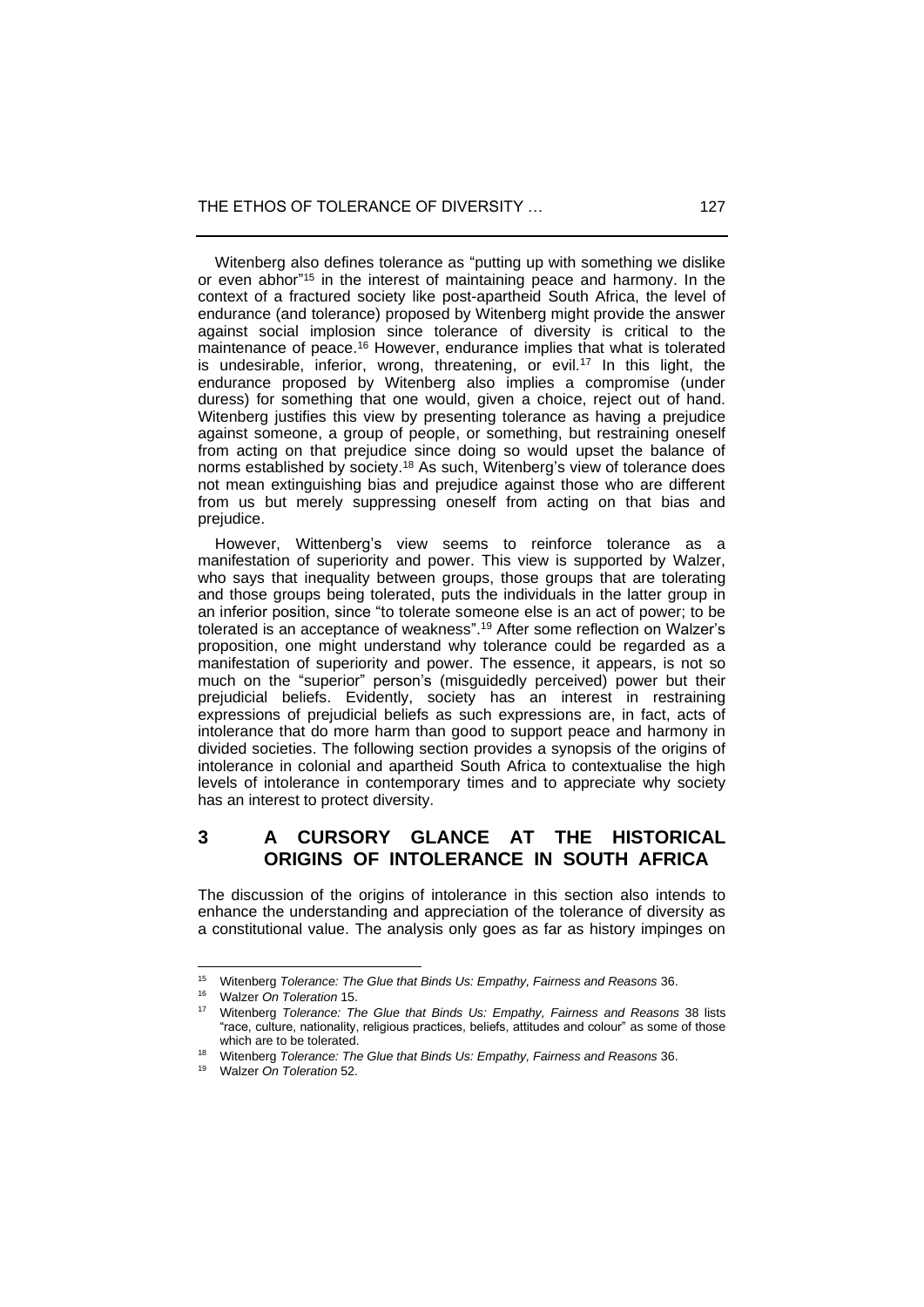the constitutional injunctions for tolerance and diversity. Sachs J said that an understanding and appreciation of South Africa's history is important because "if we allow bitter division and opposition to continue, even in terms of memories of the past, our future will be based on separation and mistrust". <sup>20</sup> As such, the discussion of the painful aspects of South Africa's history in this section and the article in general (as far as tolerance and diversity are concerned), is undertaken for genuine analytical and contextual purposes. It has no political motivation and should be understood as no more than a scholarly dissection of a very complex past. The author hopes that the understanding of this history might give South Africans something to think about in the broad discussion of tolerance and diversity.

 The historical analysis reveals that intolerance of diversity emanated from skewed feelings of racial superiority held by European colonial settlers (mainly Dutch and English) when they arrived in South Africa. The settlers gave themselves the moral justification to reject, with utter contempt and often with brutal force, the humanity, culture, languages, beliefs, and other aspects of African life.<sup>21</sup> The apartheid government, for its part, exploited racial and ethnic differences for its selfish political ends. In the end, apartheid became an embodiment of intolerance of diversity. <sup>22</sup> As such, the struggle against apartheid was one for tolerance of diversity and the inclusion of the marginalised communities in the political and economic affairs of the state.

 The social divisions created by the codification of intolerance of diversity under the apartheid system were so deep that the largely peaceful transition from apartheid to constitutional democracy was viewed as a miracle.<sup>23</sup> In a state in which intolerance was a creature of statute and in which race was perversely exploited for political ends, it is not surprising that the postapartheid democratic government inherited a fractured society.<sup>24</sup> Although the democratic transition of the early 1990s marked the end of codified intolerance and ushered in a new era of unity in diversity, the problems created by the apartheid system still plague South Africans. The only antidote to a lapse into intolerance is respect for the Constitution, which is an enduring commitment to the protection, promotion, and celebration of

<sup>20</sup> Sachs *We, the People: Insights of an Activist Judge* (2016) 55.

<sup>21</sup> Meierhenrich *The Legacies of Law: Long-Run Consequences of Legal Development in*  South Africa, 1652-2000 (2008) 23 notes that in 19<sup>th</sup> Century South Africa, "colonisation remained wedded to brutal exploitation of the conquered population".

<sup>22</sup> Gibson and Gouws *Overcoming Intolerance in South Africa: Experiments in Democratic Persuasion* (2003) 29 opine that apartheid was a synoym for intolerance.

<sup>23</sup> See Klug *Constituting Democracy: Law Globalism, and South Africa's Political Reconstruction* (2000) 69. Some of the most notorius statutes which codified intolerance in apartheid South Africa were the Group Areas Act 41 of 1950 (which created different residential areas for different races) and the Immorality Amendment Act 21 of 1950 (which criminalised interracial relations and marriages)

See Wafer "Diversity, Xenophobia and the Limits of the Post-Apartheid State" in Vertovec (ed) *Routledge International Handbook of Diversity Studies* (2014) 184 166.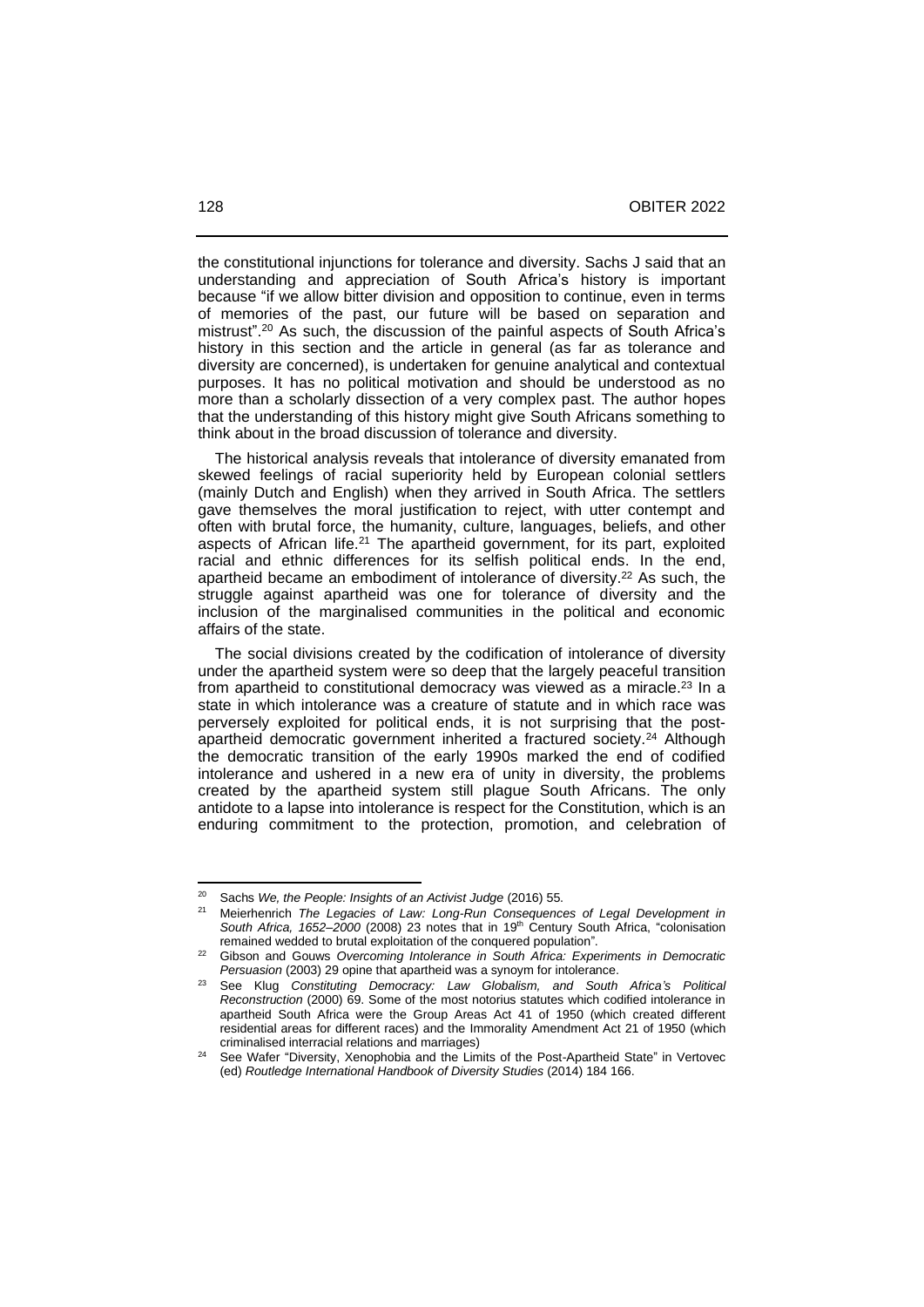diversity against the background of a long history of exclusion and intolerance. $25$ 

## **4 THE CONSTITUTIONAL ASPIRATION FOR TOLERANCE OF DIVERSITY**

It has been noted that one of the most important objectives of the postapartheid constitutional project is to promote diversity.<sup>26</sup> In *Prince v President of the Law Society of the Cape of Good Hope*, the Court declared that tolerance and respect for diversity are constitutional values.<sup>27</sup> This declaration is significant as it effectively places tolerance of diversity among constitutional norms. The Court's observation emanated from the fact that the Constitution articulates, in detail, the shared aspirations of South Africans, the values which bind them, and the direction for their future.<sup>28</sup> Through historical reflections, the Constitution commits the state to build a stable foundation for the future.<sup>29</sup> Such a foundation is only possible in a state which values tolerance of diversity, and which gives every individual the opportunity to free their potential.<sup>30</sup>

 The Constitution premises the aspirations for tolerance of diversity on the urgency to "heal the divisions of the past" <sup>31</sup> and to charter a new path for peaceful co-existence guided by the recognition that "South Africa belongs to all who live in it, united in our diversity". <sup>32</sup> The Constitution also establishes a post-apartheid democratic state founded on the achievement of equality, human dignity, and other rights and tenets of constitutionalism that enables democracy to thrive in South Africa. The Preamble of the Constitution is an expression of the constitutional commitment to building a nation that is united in diversity and in which reconciliation, understanding, mutual respect, and care inform individual and state conduct. The underlying constitutional spirit is that the mistrust, acrimony, and racial divisions created by the apartheid ideology and its brutal enforcement could only be overcome by a legal order built on the foundations of tolerance, diversity, and inclusion. In the uniquely South African situation, tolerance, diversity, and inclusion are essential prerequisites for long-lasting peace and justice.

 Although the constitutional aspiration for tolerance of diversity is uncontested, the exact point in history at which South Africa embraced the

<sup>&</sup>lt;sup>25</sup> See *MEC for Education: KwaZulu-Natal v Pillay* 2008 (2) BCLR 99 (CC) par 65.<br><sup>26</sup> Cumpete y President of the Bonublie of South Africa 2009 (2) SA 153 (CC) par 3

<sup>&</sup>lt;sup>26</sup> Gumede v President of the Republic of South Africa 2009 (3) SA 152 (CC) par 22.<br><sup>27</sup> Prince v President of the Law Society of the Cape of Cood Hane 2002 (3) PCLB

<sup>27</sup> *Prince v President of the Law Society of the Cape of Good Hope* 2002 (3) BCLR 231 (CC) par 150.

<sup>&</sup>lt;sup>28</sup> See *S v Makwanyane* 1995 (6) BCLR 665 (CC) par 262.

<sup>29</sup> *Ibid*.

<sup>30</sup> For a discussion, see *AB v Minister of Social Development* 2017 (3) BCLR 267 (CC) par 52.

See the preamble to the Constitution.

<sup>32</sup> *Ibid*.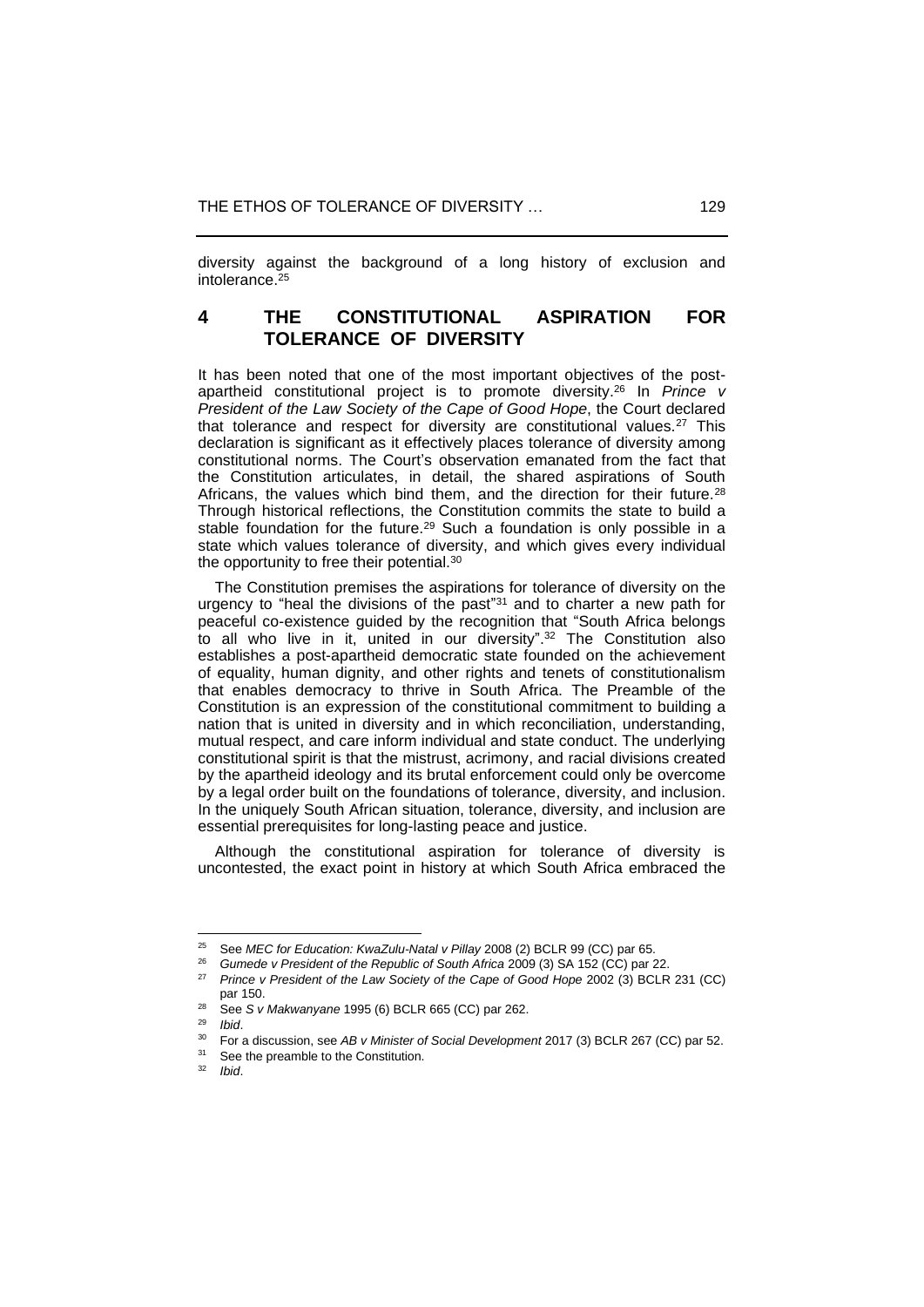ethos of tolerance and diversity has not been clear. In *Amod v Commission for Gender Equality*, <sup>33</sup> the court narrowed down the period as follows:

"[T]he new ethos of tolerance, pluralism and religious freedom … had consolidated itself in the community even before the formal adoption of the interim Constitution on 22 December 1993. The new ethos had already begun in 1989 with the publication of the report on Group and Human Rights by the South African Law Commission, recommending the repeal of all legislation inconsistent with a negotiated bill of fundamental rights; it accelerated with the speech of the former State President on 2 February 1990 and the unbanning and the visibility of the previously prohibited political movements and it finally became irreversible with the commencement and conclusion of negotiations at CODESA from 1991 until 1993. The new ethos was firmly in place when the cause of action in the present matter arose on 25 July 1993.

In *Ryland v Edros*, <sup>34</sup> a judgment delivered under the constitutional setting of the transitional Constitution, the court eloquently articulated and comprehensively listed the constitutional principles and provisions which require tolerance of diversity.<sup>35</sup> Notably, the Court identified tolerance of diversity as a constitutional value that stands at the same level as equality, which, under the 1996 Constitution, is both a founding value and a standalone right.<sup>36</sup> The Court recognised the bundle of equality, tolerance, and diversity as one of the cornerstones of the pluralistic South African society founded on constitutional democracy. The Court treated tolerance, diversity, and equality as the constitutional values against which it could test whether there was a divergence with public policy. The Court further observed that the principles of equality, tolerance, and reasonable accommodation underlie the Bill of Rights and are manifest in the Constitution in the following terms:<sup>37</sup>

- a) Equality, social justice, and human dignity.
- b) The prohibition against discrimination.
- c) The non-derogability of the right to human dignity.
- d) The right to freedom of conscience, religion, thought, belief and opinion.
- e) Protection of language rights and cultural diversity.
- f) Racial and gender equality.
- g) National unity.

In addition to the above, *ubuntu*<sup>38</sup> is also considered as one of the building blocks of a democratic society founded on human dignity, equality, and

<sup>33</sup> *Amod v Commission for Gender Equality* 1999 (4) SA 1319 (SCA) par 20.

<sup>[1996] 4</sup> All SA 557 (C) 573.

<sup>35</sup> The constitutional principles were listed in Schedule 4 of the transitional Constitution and were incorporated into the current Constitution, as certified by the Court in *Certification of the Amended Text of the Constitution of the Republic of South Africa, 1996* 1997 (1) BCLR 1 (CC).

<sup>36</sup> See also *Cloete v Maritz* [2013] JOL 30337 (WCC) par 44. Equality is found in s 1 of the Constitution as a founding value and in s 9 of the Constitution as a human right.

<sup>37</sup> *Ryland v Edros supra* 572.

Ubuntu is defined as humanness of heart and feeling for others. It is rooted in social justice and care ‒ Bryant *A Zulu-English Dictionary* (1905) 455.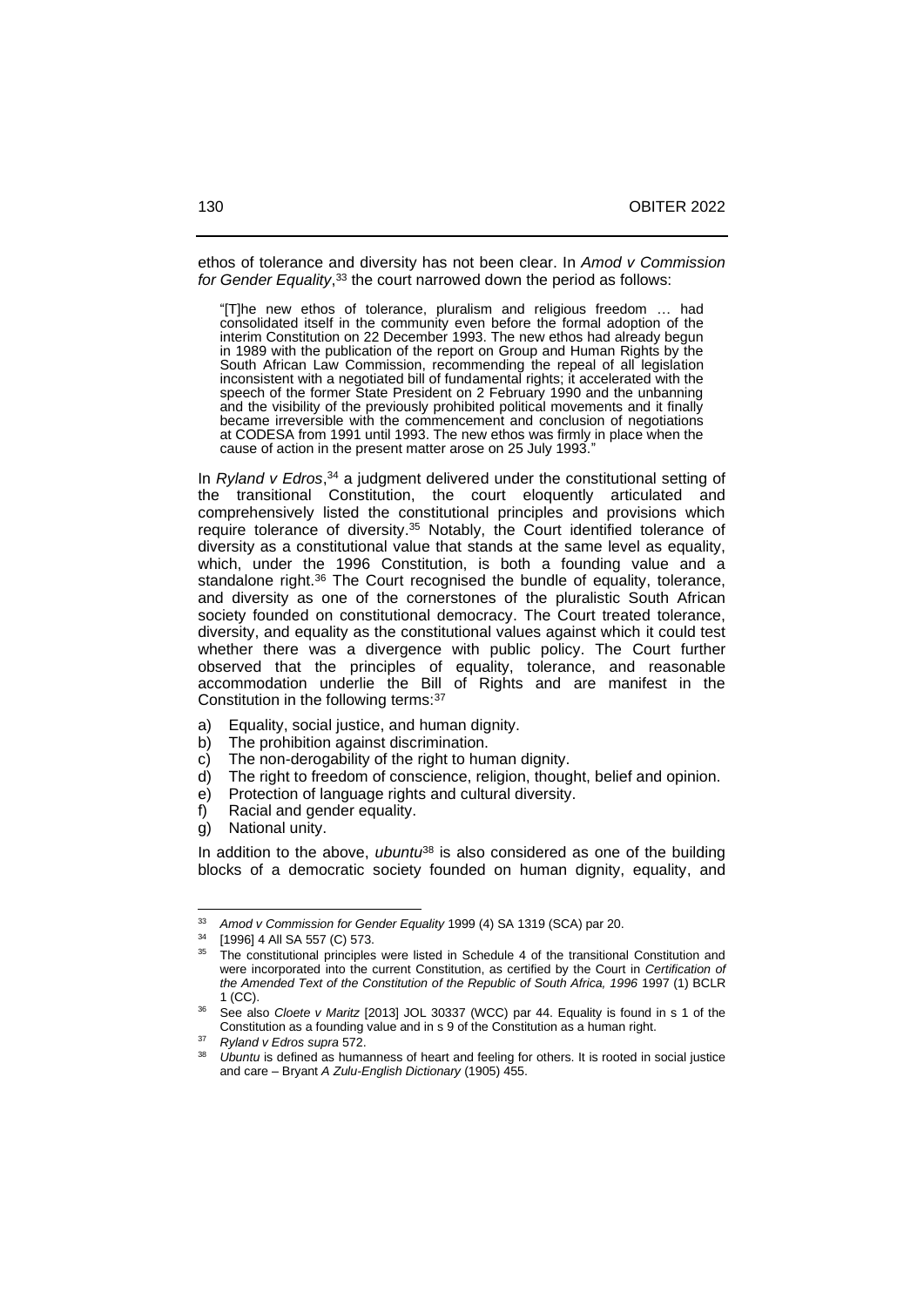freedom.<sup>39</sup> Although its application in contemporary South Africa is subject to debate,<sup>40</sup> it is not difficult to accept that its invocation in judicial reasoning represents its appeal in the constitutional project of building a just and equitable society that is committed to the tolerance of diversity. It is very difficult to imagine a serious engagement of human rights, such as the right to equality and dignity, that does not include references to *ubuntu*. This is because the Constitutional Court embraced *ubuntu* as an embodiment of the Constitution's protective layer that guards human rights and protects the worth and well-being of every individual. In *Makwanyane*, Mohammed DJP declared that indigenous value systems (such as *ubuntu*) are the "premise from which we need to proceed and are not wholly unrelated to our goal of a society based on freedom and equality".<sup>41</sup> He proceeded, with other judges of the Constitutional Court, to declare the death penalty unconstitutional for, *inter alia*, contradicting the spirit of *ubuntu.* In his view, indigenous values such as *ubuntu*, which had been historically disregarded, could be injected into judicial adjudication to create an inclusive South African jurisprudence.<sup>42</sup> This approach indicates his view and wishes for the judiciary to not only foster tolerance of diversity for all people but also for the acceptance of the cultures and values of historically marginalised people.

 Returning to the Bill of Rights and its application to the advancement of the post-apartheid constitutional project, it is noted that the fulfilment of the rights which it enshrines advances the constitutional aspiration for tolerance of diversity. For instance, fostering human dignity requires tolerance of racial, religious, and cultural diversity since the senses of self-worth and acceptance of individuals are linked to the respect accorded by society to the groups to which the individuals belong.<sup>43</sup> One could agree with Bonfiglio, who views the protection of rights and freedoms in multicultural societies as basic ingredients for tolerance of diversity.<sup>44</sup> This view is reflected in several cases decided in post-apartheid South Africa, as discussed below.

In *Kotzé v Kotzé*,<sup>45</sup> the court recognised the importance of the envisaged constitutional values of tolerance and diversity. It concluded that without tolerance of diversity, the rights in the Bill of Rights would not be fulfilled and that the Bill of Rights will remain a hollow promise to all persons whom it

<sup>39</sup> *S v Makwanyane supra* par 304.

<sup>40</sup> For some discussions of *ubuntu* and its relevance to human dignity, equality and freedom, among other constitutional values and rights, see, in general, Praeg "An Answer to the Question: What is [ubuntu]" 2008 27(4) *South African Journal of Philosophy* 367; Hutchison "From Bona Fides to Ubuntu: The Quest for Fairness in the South African Law of Contract" 2019 1 *Acta Juridica* 99; Himonga, Taylor and Pope "Reflections on Judicial Views of Ubuntu" 2013 16(5) *PER/PELJ* 369; Chibvongodze "*Ubuntu* is Not Only About the Human! An Analysis of the Role of African Philosophy and Ethics in Environment Management" 2016 53(2) *Journal of Human Ecology* 157.

<sup>41</sup> *S v Makwanyane supra* par 304.

<sup>42</sup> *S v Makwanyane supra* par 306.

<sup>43</sup> See *R v Keegstra* (1990) 3 CRR (2d) 193 (SCC) par 227–228.

<sup>44</sup> Bonfiglio *Intercultural Constitutionalism: From Human Rights Colonialism to a New Constitutional Theory of Fundamental Rights* (2019) i.

<sup>45</sup> *Kotzé v Kotzé* [2003] JOL 11479 (T) 5‒6.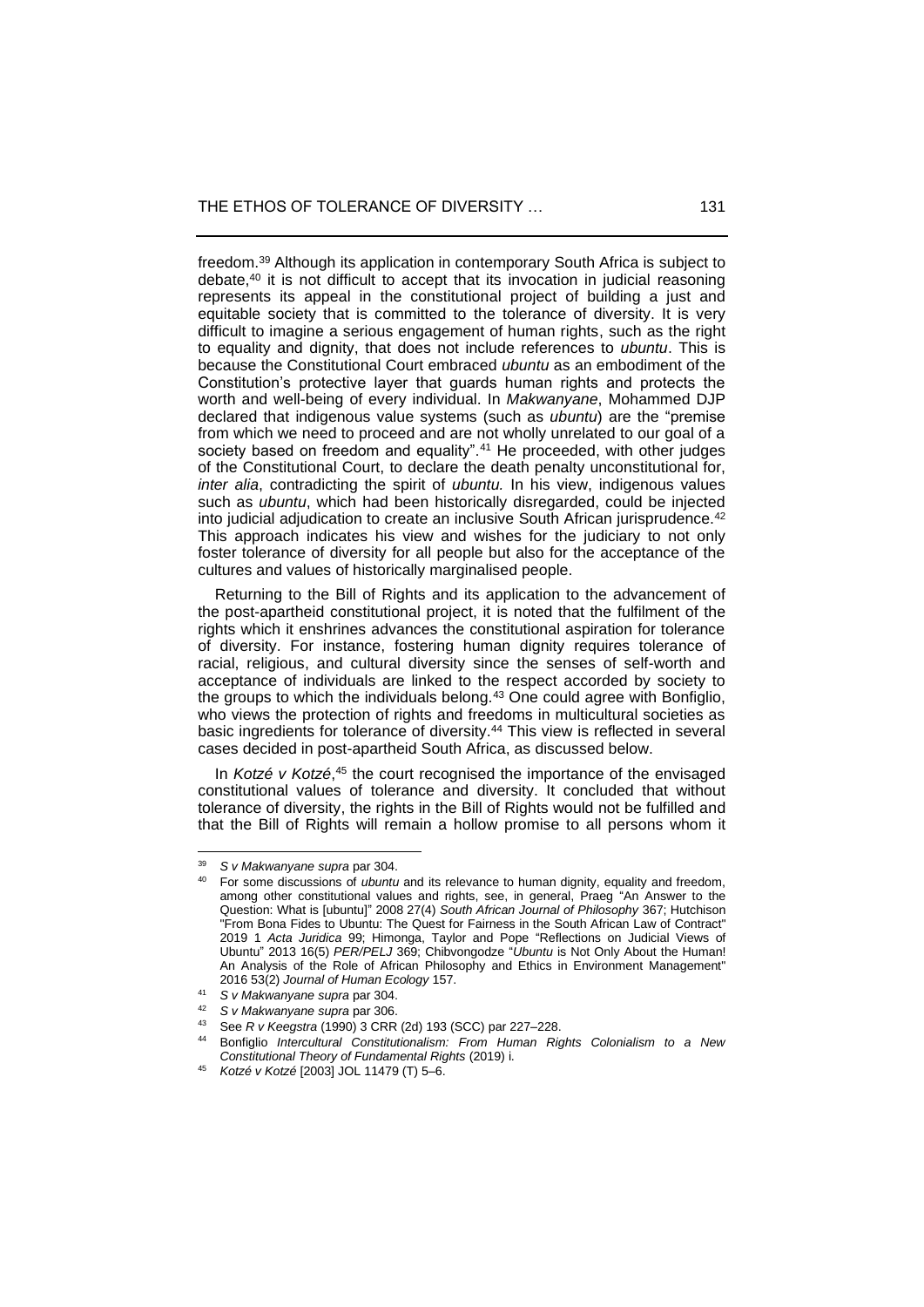promises the prospect of living in a society that values human dignity, equality, and freedom. Thus, it is not difficult to grasp that the adoption of the final Constitution was one of the first steps towards the establishment of a legal order that champions the ethos of diversity and tolerance of difference in society towards the promotion and protection of rights enshrined in the Bill of Rights. 46

 The right to equality, entrenched in section 9 of the Constitution, applies to the discourse on tolerance of diversity, as it requires the elimination of all forms of unfair discrimination, which are driven by bias, prejudice, and false feelings of racial and ethnic superiority. Within the constitutional context of the right to equality, tolerance of diversity requires more than self-restraint against acting in a biased and prejudicial manner but also embracing differences in race, colour, culture, language, and other criteria based on which discrimination is perpetuated in society. This, in turn, requires legislative action to redress the effects of past discrimination. The Promotion of Equality and Prevention of Unfair Discrimination Act is the main legislation enacted by Parliament to foster tolerance of diversity by building

"a democratic society, united in its diversity, marked by human relations that are caring and compassionate, and guided by the principles of equality, fairness, equity, social progress, justice, human dignity and freedom".<sup>47</sup>

The right to equality also entails preferential treatment for previously disadvantaged groups through affirmative action. Giving a group preferential treatment to compensate for a discriminatory past enhances diversity by enabling previously disadvantaged groups to participate in governance, in the economy, and in social settings.<sup>48</sup> Levelling the playing field fosters equality and eliminates perceptions of racial and ethnic superiority in society. However, tolerance of diversity should not be confused with affirmative action since affirmative action is a means to achieve diversity in society. Treating affirmative action as the euphemism for diversity distorts the proper understanding of tolerance of diversity. 49

### **5 MAJOR THEMES IN THE JURISPRUDENCE ON TOLERANCE OF DIVERSITY**

In several cases, South African judicial officers have remarked on tolerance and diversity, thereby inserting their (judicial) opinions and other interpretations of the law in the discourse. The jurisprudence developed by the courts on tolerance of diversity is interesting, particularly when

<sup>46</sup> See *Volks v Robinson* [2005] 2 BCLR 101 (CC) par 181.

<sup>&</sup>lt;sup>47</sup> See the Preamble to the Promotion of Equality and Prevention of Unfair Discrimination Act 4 of 2000.

<sup>48</sup> See Gerapetritis *Affirmative Action Policies and Judicial Review Worldwide* 2 7.

<sup>49</sup> Cohen and Sterba *Affirmative Action and Racial Preference: A Debate* (2003) 38 view affirmative action as the euphemism for tolerance. For criticisms of diversity in relation to affirmative action, see Vertovec in Vertovec (ed) *Routledge International Handbook of Diversity Studies* 1 3.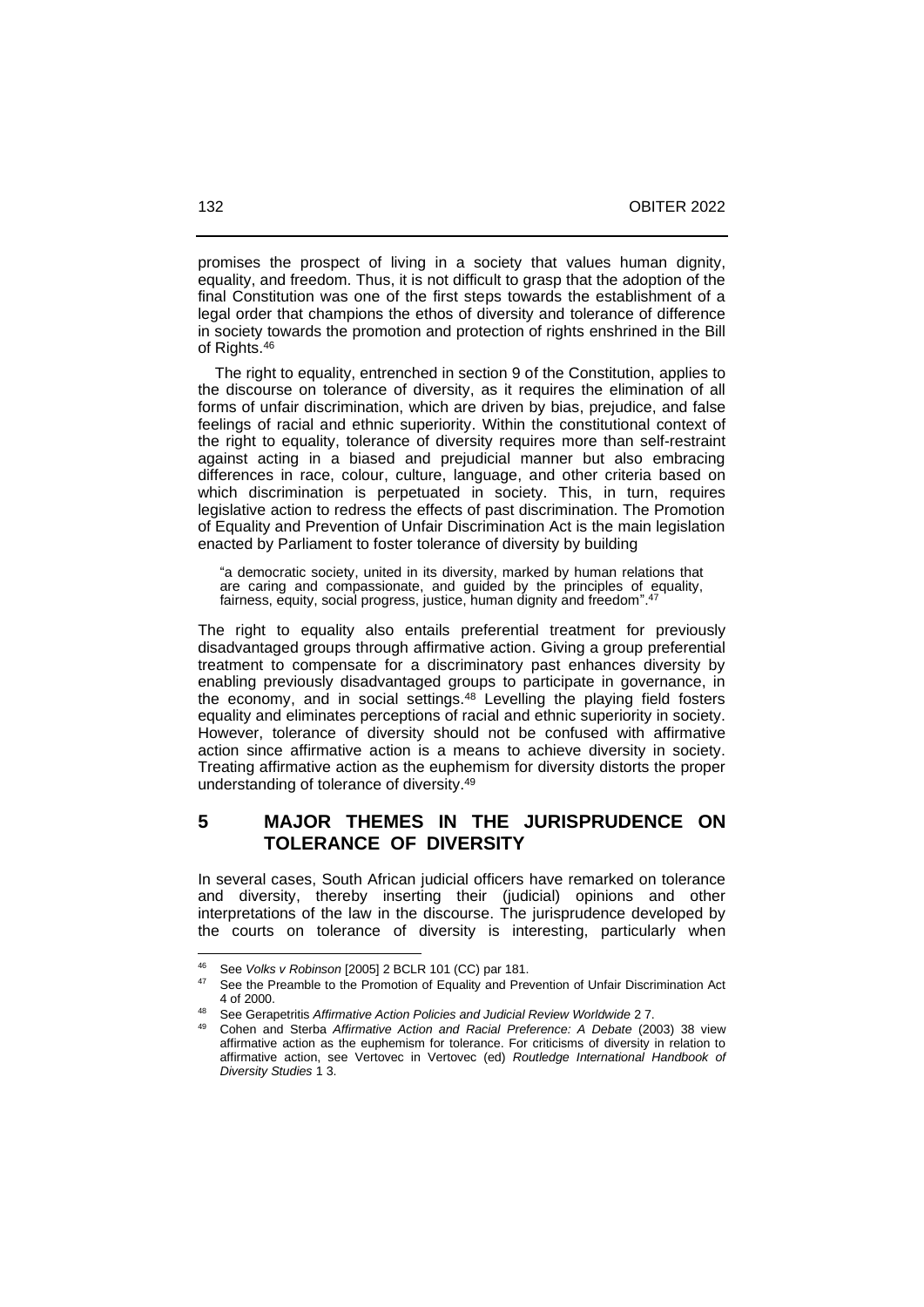examining decisions in which the Constitutional Court pronounced on some of the most contested issues, such as lawful discrimination,<sup>50</sup> the renaming of streets, <sup>51</sup> and tuition language in institutions of higher learning. <sup>52</sup> In addition to its position at the apex of the judiciary, the Constitutional Court is an institutional embodiment of the promotion of the aspirations for South Africans united in their diversity.<sup>53</sup> Whereas South Africans have an equal claim to the Constitution and have a moral and legal obligation to fulfil its vision, <sup>54</sup> the Constitutional Court is the highest institution through which the ethos of tolerance of diversity could be given binding judicial meaning. The Court has the final say on the meaning and interpretation of the Constitution, including its ethos, such as tolerance of diversity. This section identifies the major themes in the jurisprudence developed by the courts on tolerance of diversity. The selected themes include reasonable accommodation, the right to be different, the need for racial sensitivity, and transformation. It is noted that there is no evidence that this list is exhaustive.

## **5 1 Reasonable accommodation**

In *Makwanyane*, one of its most celebrated judgments, the Constitutional Court linked the accommodation of others, transformation, equality, and tolerance as follows:

"Constitutionalism in our country also arrives simultaneously with the achievement of equality and freedom, and of openness, accommodation and *tolerance*. When reviewing the past, the framers of our Constitution rejected not only the laws and practices that imposed domination and kept people apart, but those that prevented free discourse and rational debate, and those that brutalised us as people and diminished our respect for life." 55

Sachs J, one of the judges who decided *Makwanyane*, further developed the Court's jurisprudence on reasonable accommodation in his extra-curial writings. In his book, *We, the People: Insights of an Activist Judge*, he argues that accommodation is a matter of principle meant to enable the people of a diverse society to live together in dignity, dialogue, and difference. <sup>56</sup> Sachs J is correct in arguing that in a diverse society, accommodation entails "finding the means of living together" <sup>57</sup> for everyone

<sup>50</sup> See, for instance, *President of the Republic of South Africa v Hugo* 1997 (6) BCLR 708 (CC); *Solidarity obo Pretorius v City of Tshwane Metropolitan Municipality* [2016] 7 BLLR 685 (LC); and *South African Police Service v Solidarity obo Barnard* 2014 (10) BCLR 1195 (CC).

<sup>51</sup> *City of Tshwane Metropolitan Municipality v Afriforum* 2016 (9) BCLR 1133 (CC).

<sup>52</sup> *AfriForum v University of the Free State* 2018 (4) BCLR 387 (CC); *Gelyke Kanse v Chairperson of the Senate of the University of Stellenbosch* 2019 (12) BCLR 1479 (CC); *Chairperson of the Council of UNISA v AfriForum* [2021] ZACC 32.

<sup>&</sup>lt;sup>53</sup> Sachs *We, the People: Insights of an Activist Judge* 142.

<sup>54</sup> Sachs *We, the People: Insights of an Activist Judge* 6.

<sup>55</sup> *S v Makwanyane supra* par 391.

Sachs We, the People: Insights of an Activist Judge 142.

<sup>57</sup> *Ibid*.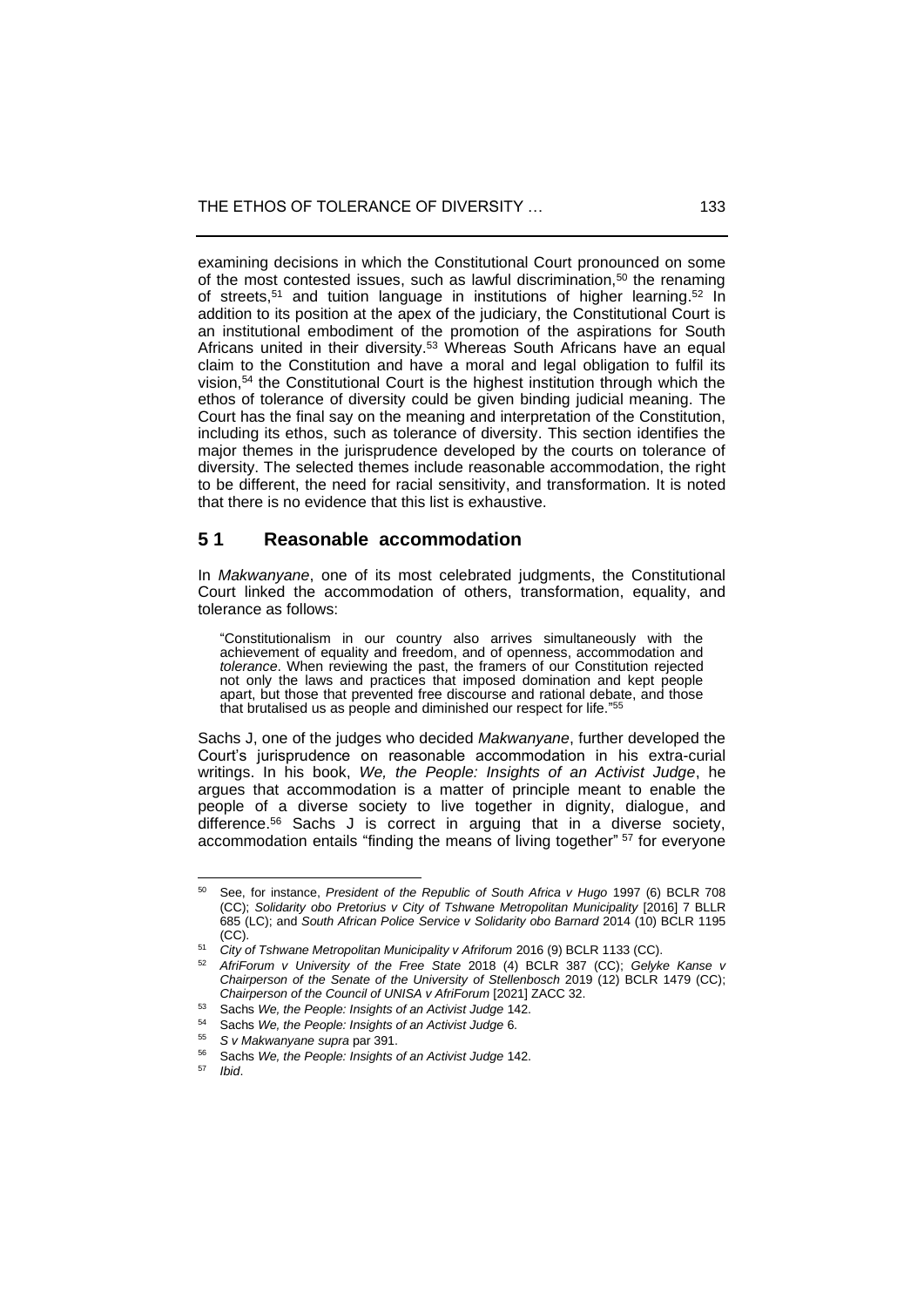to feel a sense of belonging in "South Africa [which] belongs to all who live in it."<sup>58</sup> Expressing the vision for diversity in the Constitution, he contextualises the need for tolerance and accommodation as follows:

"We struggled for the right to be the same, to be equal. But to be the same did not mean that we had to be identical. It did not require suppressing our own characteristics to fit into the mould created by the dominant minority. It meant the right to be treated equally, as you were, whoever you were." 59

Sachs J stretched the reasonable accommodation test very wide and said that from a Bill of Rights perspective, the test of tolerance "comes not in accepting what is familiar and easily accommodated, but in giving reasonable space to what is "unusual, bizarre or even threatening". <sup>60</sup> In the South African historical context, accepting what is "unusual, bizarre or even threatening" might mean many things, which include embracing affirmative action and its transformative agenda. It also means accepting religions that evangelise in different ways, such as requiring and permitting the smoking of cannabis for religious purposes. In *Prince v President of the Law Society of*  the Cape of Good Hope,<sup>61</sup> the Constitutional Court dealt with the tolerance of diversity of religious faiths. First, the Court acknowledged that the Constitution commits South Africans to the tolerance of diversity through reasonable accommodation of all that is perceived to be different from the "mainstream". Secondly, the Court observed that reasonable accommodation of difference entails the employment of less restrictive measures to accommodate that which is different. <sup>63</sup> Thirdly, the Court expressed its displeasure at intolerance, the various forms through which it manifests, and its destructiveness when propelled by state power to aggressively target "the alternative". <sup>64</sup> Notwithstanding this approach, the majority of the Court ultimately found that the failure to accommodate the Rastafarian religious practices of smoking cannabis was constitutionally valid largely because it would be difficult to police. This was a temporary setback for the Rastafari, as the Court accepted, almost two decades later, that the prohibition on the personal possession and use of cannabis is inconsistent with the constitutional right to privacy.<sup>65</sup>

 The essence of diversity is inclusion and tolerance. In certain circumstances, diversity requires individuals to endure a limited form of discomfort and loss of convenience to accommodate others.<sup>66</sup> Several cases

 $58$  See the preamble to the Constitution.

<sup>59</sup> Sachs *We, the People: Insights of an Activist Judge* 170.

<sup>60</sup> *Prince v President of the Law Society of the Cape of Good Hope supra* par 172.

<sup>61</sup> *Ibid*.

<sup>&</sup>lt;sup>62</sup> Prince v President of the Law Society of the Cape of Good Hope *supra* par 79.

<sup>63</sup> *Ibid*.

<sup>64</sup> *Prince v President of the Law Society of the Cape of Good Hope supra* par 145 (per Sachs J).

<sup>65</sup> *Minister of Justice and Constitutional Development v Prince; National Director of Public Prosecutions v Rubin; National Director of Public Prosecutions v Acton supra* par 129.

<sup>66</sup> Cameron *Justice: A Personal Account* (2014) 226.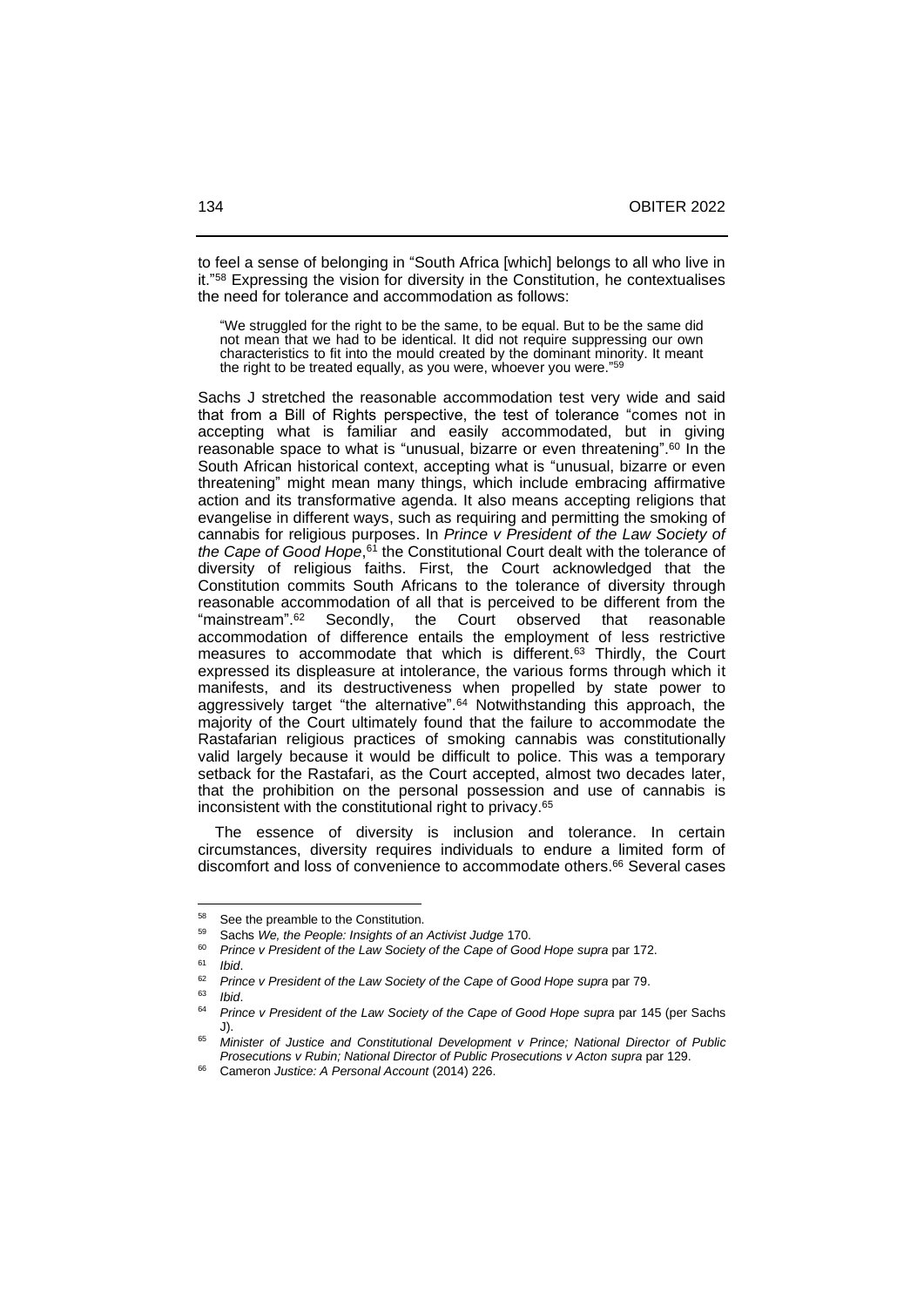have come before the courts in which diversity had to be considered as a trade-off for comfort and convenience. The first two language cases decided by the Constitutional Court *– Afriforum v University of Free State* and *Gelyke Kanse –* are some of the examples of the application of the ethos of inclusion, tolerance, and reasonable accommodation in case law. In these two cases, the underlying message from the Court is that the convenience of Afrikaans-speakers to learn in their mother tongue must be traded-off for the broader interests of society to eliminate appearances of linguistic privilege and prejudice in higher education. In a separate contribution elsewhere, the desirability of this approach and its implications for linguistic tolerance is examined.

 In addition to reasonable accommodation through inclusiveness and tolerance, the jurisprudence of the Constitutional Court seems to point to the celebration of diversity as a constitutional value. In *MEC for Education: KwaZulu-Natal v Pillay*, <sup>67</sup> the Court had to decide on the reasonable accommodation of the wearing of nose studs by learners in schools. Addressing the argument that permitting learners to wear nose studs would encourage other learners to "come to school with dreadlocks, body piercings, tattoos and loincloths", <sup>68</sup> Langa CJ said that the expression of diverse cultures in schools is a cause for celebration, not fear. The judgment by Langa CJ shows the serious commitment of the Constitutional Court to inclusiveness and the protection of diversity through tolerance. It also championed the right to be different.

#### **5 2 The right to be different**

The principle of reasonable accommodation is built on the foundation of the right to be different. Reflecting on South Africa's history of dictatorial segregation, the Court alluded to "the right to be different", which has arisen as one of the most precious qualities of the constitutional dispensation.<sup>69</sup> The Court further reiterated that when faced with a case in which it had to decide on the reasonable accommodation of a minority, it would summon its "astute jurisprudential technique" to facilitate the resolution of the dispute in a manner which is not only central to the constitutional order but which also heeds "the clarion call of tolerance"<sup>70</sup> which should resonate in society with force.

In *Christian Education v Minister of Education*,<sup>71</sup> the Court also examined the right to be different in language, culture, and religion, among other characteristics, and noted that in a constitutional democracy, minorities often have to rely on the judicial, rather than the legislative process, to protect

<sup>67</sup> *MEC for Education: KwaZulu-Natal v Pillay supra* par 107.

*Ibid.* 

<sup>69</sup> *Prince v President of the Law Society of the Cape of Good Hope supra* par 170 (per Sachs J).

<sup>&</sup>lt;sup>70</sup> Prince v President of the Law Society of the Cape of Good Hope *supra* par 171.

<sup>71</sup> *Christian Education South Africa v Minister of Education* 2000 (10) BCLR 1051 (CC).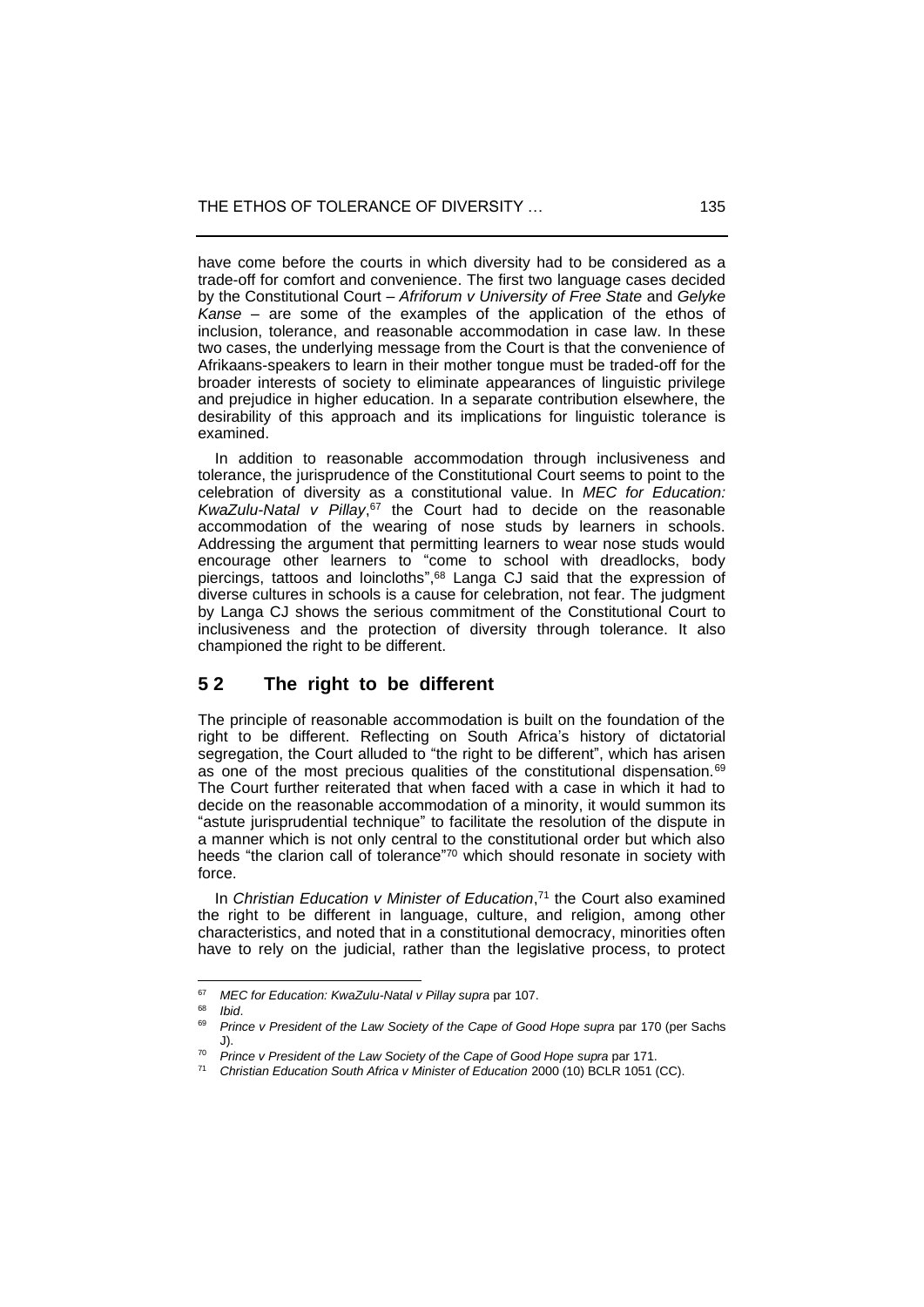their right from majoritarian encroachment. The Court reiterated that the protection of minorities requires "a qualitative [approach] based on respect for diversity." <sup>72</sup> Echoing his remarks in *Prince v President of the Law Society of the Cape of Good Hope*, Sachs J noted that minorities would better be protected by the judiciary when they "express their beliefs in a way that the majority regard as unusual, bizarre or even threatening". <sup>73</sup> In *ANC v Sparrow*, the court emphasised the need for the protection, promotion, and restoration of human dignity under the Constitution, whose underlying values prescribe the celebration of difference, as opposed to intolerance.<sup>74</sup> Like other courts, the Court contextualised its analysis on the Preamble and the historical setting of injustice which informed the adoption of the Constitution. The celebration of differences was also reiterated in *Commission of Staff Association obo Roeber-Maduba*, in which the CCMA alluded to the need for diversity training in the workplace as part of the first steps towards building inclusive workplaces.<sup>75</sup> It was hoped that diversity training would sensitise employees against racial prejudice and bias, thereby building inclusive workplaces by fostering racial sensitivity.

#### **5 3 Racial sensitivity**

In *City of Tshwane Metropolitan Municipality v Afriforum*, <sup>76</sup> Mogoeng CJ said that the achievement of the constitutional aspirations for unity in diversity requires a complete rejection of racial intolerance and racial insensitivity. The reasoning was followed by the Equality Court (also sitting as the High Court of South Africa) in *Nelson Mandela Foundation v Afriforum*, <sup>77</sup> when the Court took issue with Afriforum's attempts to defend the gratuitous display of the old flag because of the hurtful colonial and apartheid past which the flag symbolises. Afriforum's position should be understood in the context that its leaders deny that apartheid was a crime against humanity and have squarely laid the blame for apartheid at the feet of Africans,<sup>78</sup> whose human dignity was ravaged by the apartheid regime.<sup>79</sup> The Court interpreted the use of the old flag in gatherings organised by Afriforum as a reflection of the indifference of Afriforum, its supporters, and funders to the atrocities of apartheid.

<sup>72</sup> *Christian Education South Africa v Minister of Education supra* par 25.

<sup>73</sup> *Ibid*.

<sup>&</sup>lt;sup>74</sup> *ANC v Sparrow* [2016] ZAEQC 1 37-38.

<sup>75</sup> *Commission Staff Association obo Roeber-Madubanya v Commission for Conciliation, Mediation and Arbitration* [2018] 4 BALR 359 (CCMA) par 35.

<sup>76</sup> *Supra* par 11.

<sup>77</sup> *Nelson Mandela Foundation Trust v Afriforum NPC* 2019 (10) BCLR 1245 (EqC) par 74.

De Vos "Afriforum Will Never Forgive Black People For Apartheid" https://constitutionallyspeaking.co.za/afriforum-will-never-forgive-black-people-for-apartheid/ (accessed 2020-02-28).

<sup>79</sup> See *Merafong Demarcation Forum v President of the Republic of South Africa* 2008 (10) BCLR 968 (CC) par 208.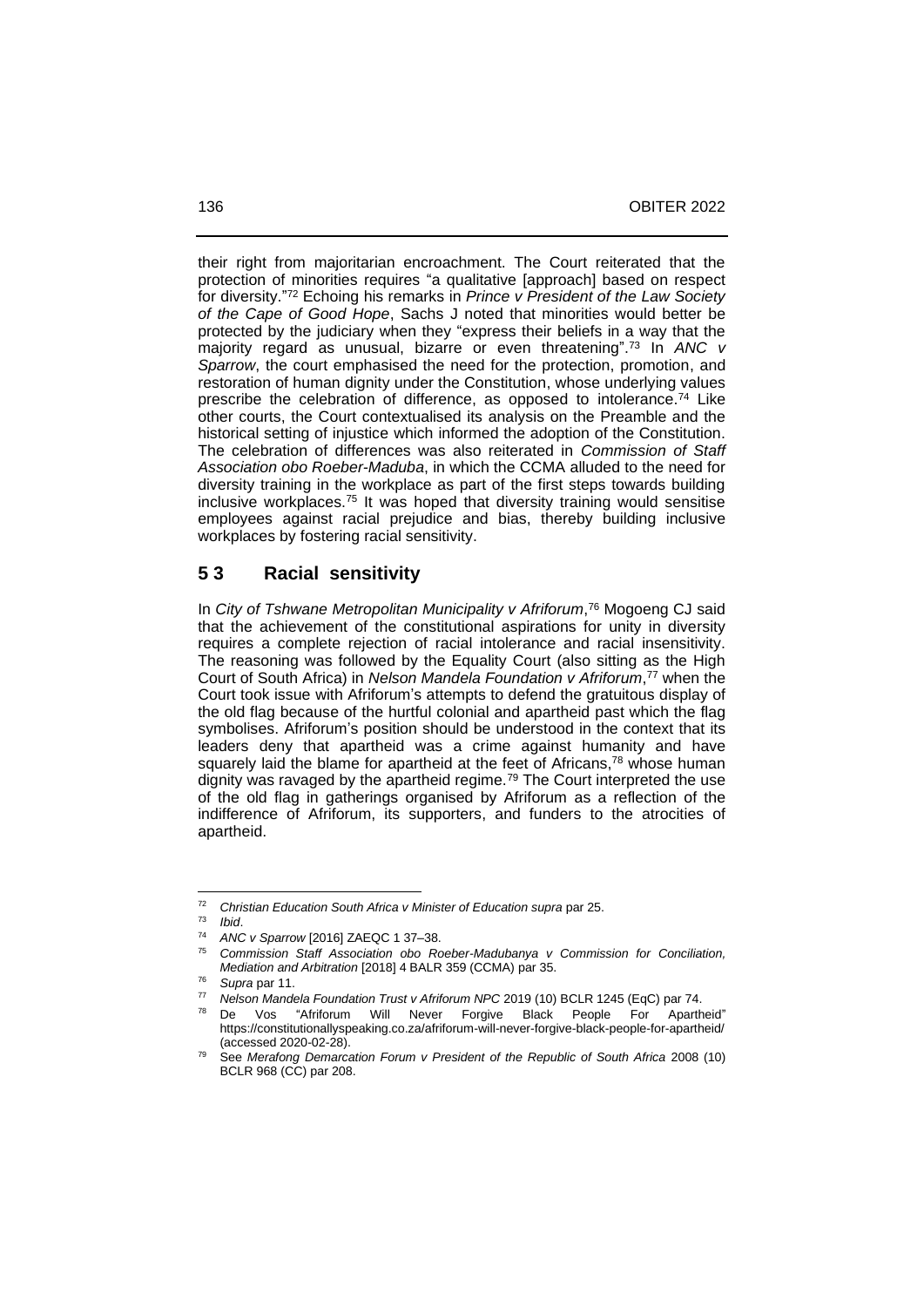The fact that it took an order of the Equality Court to stop Afriforum from gratuitously associating itself with the apartheid regime says a lot about the organisation and all persons who subscribe to its ideology. This is because the old South African flag, like its Confederate counterpart in the United States, is not just an artefact from the past; it is a symbol of certain ideas. In the South African context, the old flag is a symbol of the discriminatory and oppressive colonial and apartheid epochs.<sup>80</sup> In the United States, the following is said about the Confederate flag:

"Today, the use of the Confederate flag is often controversial. While a number of non-extremists still use the flag as a symbol of Southern heritage or pride, there is growing recognition, especially outside the South, that the symbol is offensive to many Americans. However, because of the continued use of the flag by non-extremists, one should not automatically assume that display of the flag is racist or white supremacist in nature. The symbol should only be indeed in context  $\frac{n}{81}$ judged in context."<sup>8</sup>

When looking at the utterances of Afriforum, particularly the defence of the gratuitous display of the old flag, a balancing act must be struck between freedom of expression and, on the other hand, pluralism, and tolerance of diversity. A careful balancing act is important since the democratic South African society is built on freedom (including freedom of expression) $82$  and tolerance of diversity.<sup>83</sup> In the light of the ethos of tolerance of diversity, all forward-thinking South Africans have an obligation to honour the legitimate commitment to building a united South Africa. This moral obligation entails disassociating with and speaking against the actions of those who stoke the fires of intolerance for selfish political ends. Apartheid denialism is not only insensitive to those who suffered under it and to those who continue to bear the brunt of its many injustices – it is also an insult to many South Africans who have tried to build a united and diverse South Africa.

 The denialism of apartheid atrocities disturbs many South Africans and will do so for many years. It could also backfire against those who believe that such denialism absolves them from being implicated in apartheid directly or as beneficiaries of its laws and policies. In *Daniels v Scribante*, Cameron J contextualised this reality by saying that "the past is not done with us ... it is not past ... it will not leave us in peace until we have reckoned with its claims to justice".<sup>84</sup> The underlying tone in Cameron J's powerful judgment is that some of the current and future generations of South Africans will have to take the fall for apartheid and bear the brunt of transformative efforts aimed at correcting the injustices of the apartheid system. The Constitutional Court endorses the concept of lawful discrimination and has held that although the current generation of some

<sup>80</sup> See, in general, *Nelson Mandela Foundation Trust v Afriforum supra*.

Fighting Hate for Good "Confederate Flag" https://www.adl.org/education/references/hatesymbols/confederate-flag (accessed 2020-06-06).

See s 1(*d*) of the Constitution.

<sup>&</sup>lt;sup>83</sup> See the Preamble to the Constitution and the various cases discussed above.

<sup>84</sup> *Daniels v Scribante* 2017 (8) BCLR 949 (CC) par 154.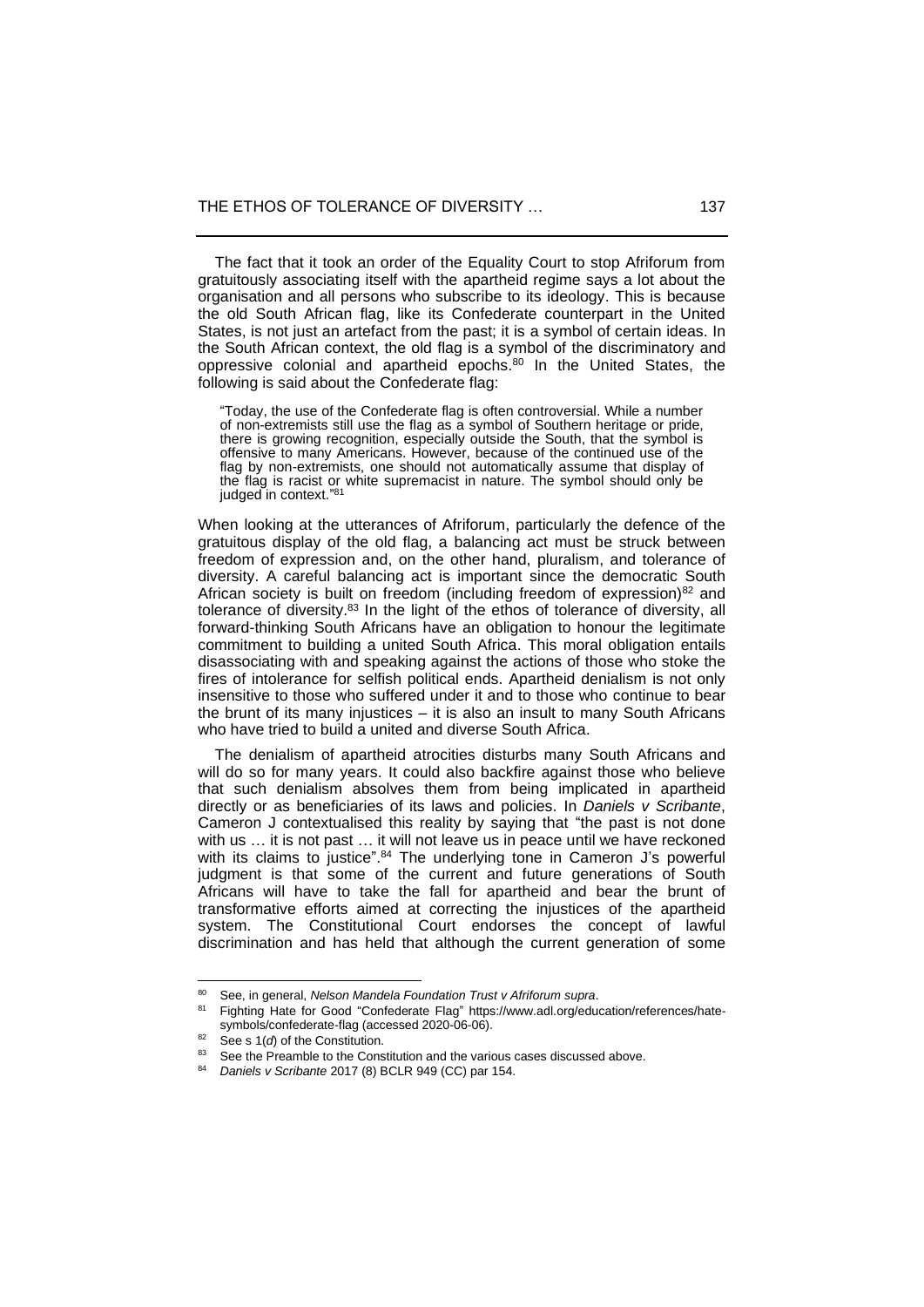South Africans did not partake in the apartheid system, they must accept transformation, which is aimed at correcting the injustices of the apartheid order. 85

### **5 4 Transformation**

Post-apartheid South Africa adopted transformation to overcome the legacies of the past. Transformation symbolises the unprecedented, and yet peaceful, drive towards the achievement of equality and the diversity and tolerance that equality requires. Venter submits that South Africa adopted transformation because of "the need for change, adaptation and the creation of a modified society", which champions reconciliation, unity and social reconstruction.<sup>86</sup> Langa CJ, described as "a transformative justice" and "a man who knew the meaning of transformation";<sup>87</sup> remarked as follows:

"Transformation is a permanent ideal, a way of looking at the world that creates a space in which dialogue and contestation are truly possible, in which new ways of being are constantly explored and created, accepted and rejected and in which change is unpredictable but the idea of change is constant. This is perhaps the ultimate vision of a transformative, rather than a transitional Constitution. This is a perspective that sees the Constitution as not transformative because of its peculiar historical position or its particular socioeconomic goals but because it envisions a society that will always be open to change and contestation, a society that will always be defined by transformation." 88

In the context of this work, tolerance of diversity requires individuals to embrace transformation so that their attitudes, utterances, and acts reflect the spirit of unity in diversity. However, the law cannot compel individuals to change their beliefs, no matter how abhorrent such beliefs may be  $-$  it can only go so far as to suppress and punish the expression of beliefs that manifest intolerance. However, transformation requires some groups in society to make or accept uncomfortable sacrifices. Such sacrifices often go against individual desires, particularly when equality is involved and where one either must lose a privilege or where one must endure "fair" discrimination in correcting a past injustice. This is often the case in workplace appointments and state procurement.

 The Constitution and the transformative spirit which it embodies do not self-execute. It is the people of South Africa, in their diversity, who can translate the constitutional aspirations into real change using the instruments

<sup>85</sup> See *Bato Star Fishing v Minister of Environmental Affairs* 2004 7 BCLR 687 (CC) par 74.

<sup>86</sup> Venter "The Limits of Transformation in South Africa's Constitutional Democracy" 2018 34(2) *SAJHR* 143, 144, 151.

See De Vos "Pius Langa: A Man Who Knew the Meaning of Transformation" https://constitutionallyspeaking.co.za/pius-langa-a-man-who-knew-the-meaning-oftransformation/ (accessed 2020-03-11).

<sup>88</sup> *Ibid*.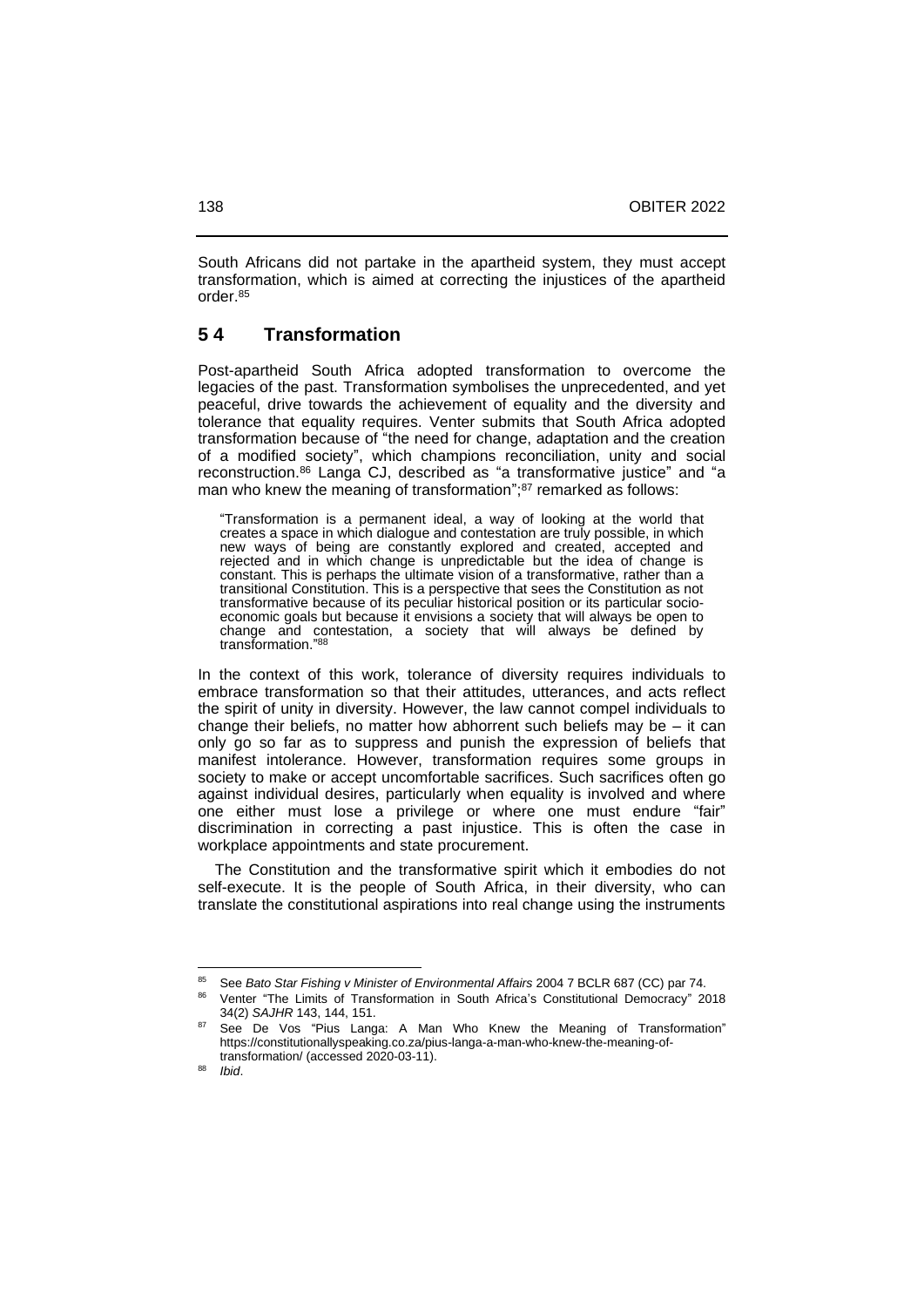provided by the Constitution.<sup>89</sup> Hence, the realisation of the ethos of tolerance of diversity depends on the implementation of the founding constitutional values and principles. Progressive judicial interpretation in the last two decades has shown that robust litigation plays a critical role in transformation. As a result of litigation, the courts have had opportunities to pronounce on transformation in pursuit of the fulfilment of the rights and freedoms embodied in the Bill of Rights. The law has further played a critical role in fostering tolerance of diversity by discouraging and punishing hate speech,<sup>90</sup> hurtful speech, racism, and unlawful discrimination, among several other manifestations of intolerance. The central role played by the courts in this regard is part of the promotion of nation-building. $91$ 

 The courts have been driven by the reality that the fulfilment of the promises of the Constitution, its values, and ideals are wholly dependent on addressing the injustices of the past through transformative judgments. The courts are committed to building a just, free and equal South Africa that not only dismantles the ugly legacy of a discriminatory past but also places *ubuntu* at the epicentre of transformation. <sup>92</sup> This vision of tolerance of diversity is unprecedented in the history of South Africa. It is further reinforced with executive policies and legislation. Affirmative action legislation, such as the Employment Equity Act,<sup>93</sup> and the proposed National Strategy on Social Cohesion and Nation Building, <sup>94</sup> stand as two examples of the fulfilment of the constitutional spirit of a just, free and equal South Africa.

 Post-apartheid South Africa has achieved several milestones towards fostering tolerance through the creation of conducive spaces for inclusion by dismantling the legacies of historical barriers through transformation. In this regard, the adoption of a justiciable Bill of Rights is viewed in this work as the most critical aspect of the constitutional project towards an inclusive and tolerant society. The Bill of Rights is more relevant in that it is informed by the reality that the Constitution belongs to all the people of South Africa, "united in diversity" and that every South African has an equal but undivided claim to the Constitution.<sup>95</sup> Thus, Sachs J is correct when he metaphorically

<sup>89</sup> See Fowkes "The People, the Court and Langa Constitutionalism" 2015 *Acta Juridica* 75 76‒77 for an analysis of the extra-curial writings of Langa CJ on the role of the people in executing the Constitution for the betterment of their lives.

<sup>90</sup> On hate speech, see *Qwelane v South African Human Rights Commission* 2021 (6) SA 579 (CC).

<sup>91</sup> Le Roux and Davis *Lawfare: Judging Politics in South Africa* (2019) (forward).

Le Roux and Davis *Lawfare: Judging Politics in South Africa* (preface).

Employment Equity Act 55 of 1998.

<sup>94</sup> Government of the Republic of South Africa "Creating a Caring and Proud Society: A National Strategy for Developing an Inclusive and Cohesive South African Society" http://www.dac.gov.za/sites/default/files/NATIONAL-STRATEGY-SOCIAL-COHESION-2012.pdf (accessed 2020-11-29). This proposed national strategy seeks to put the need for social cohesion and nation-building into perspective, to identify threats to social cohesion and to propose strategies and programmes for increasing social cohesion and nationbuilding (see page 8).

<sup>95</sup> See Sachs *We, the People: Insights of an Activist Judge* 1.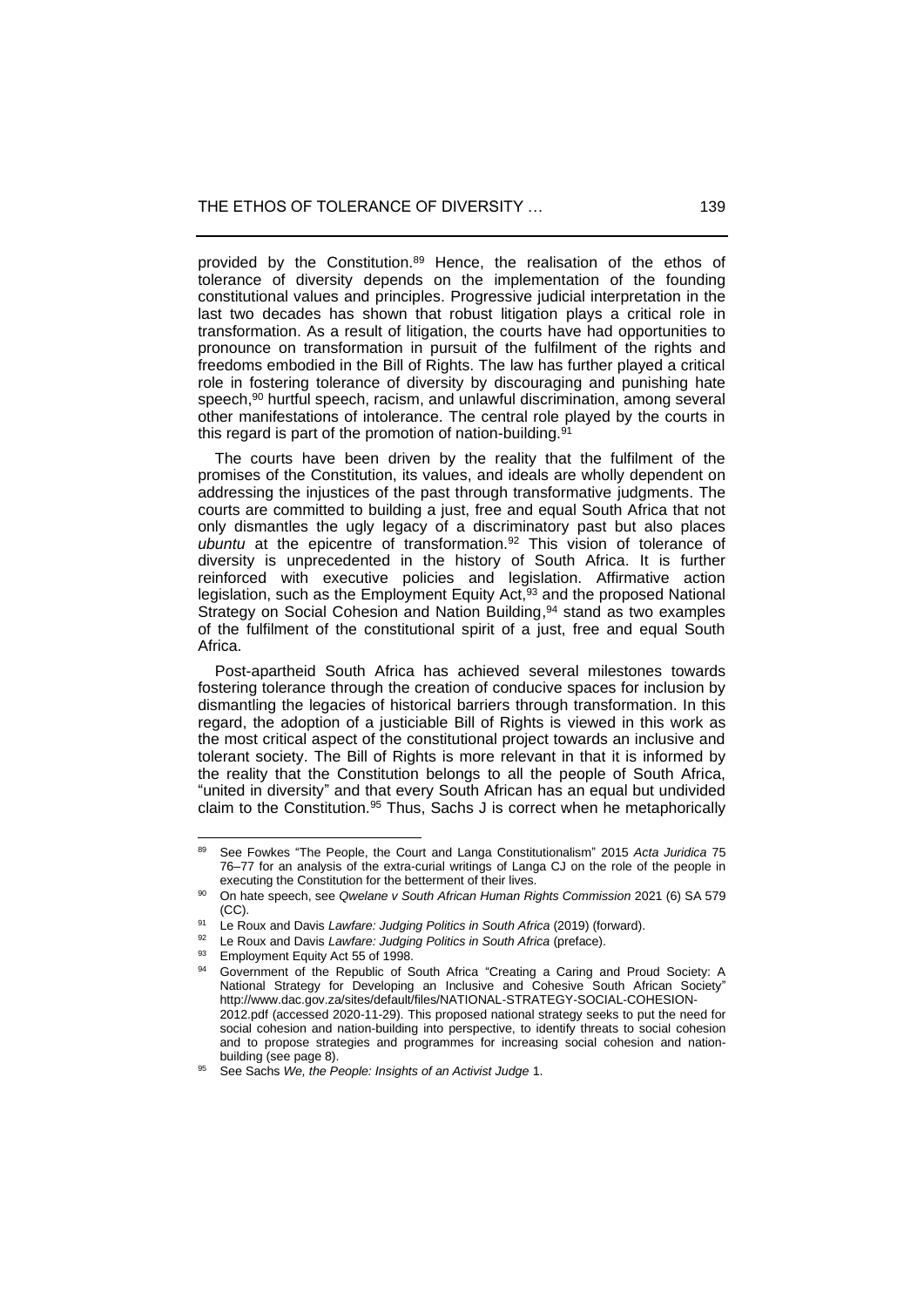describes the Constitution as "a glittering shield in which we all see our faces reflected". <sup>96</sup> While protecting the poor from the excesses of the rich and powerful, the Constitution also provides a defence for the rich to claim equal rights,<sup>97</sup> although the jurisprudence of the Constitutional Court has established that when competing interests are weighed at a constitutional level, the scales of justice ought to weigh in favour of those who have little resources to defend themselves against the high and mighty. This is transformative judicial reasoning.

 The courts bring the ideals of transformation into reality through transformative constitutionalism.<sup>98</sup> The Constitutional Court refers to transformative constitutionalism as one of its guiding founding values and principles. <sup>99</sup> The Court has adopted the view that its approach to constitutional interpretation will ultimately deliver on transformative constitutionalism.<sup>100</sup> Since it is within the province of the Court to "articulate the fundamental sense of justice and rights shared by the whole nation as expressed in the text of the Constitution",<sup>101</sup> it could be argued that transformative constitutionalism (as applied by the Court) might prove critical in understanding the ethos of tolerance of diversity. The essence of transformative constitutionalism  $-$  as understood and applied by the courts  $$ is that the founding constitutional values inform the judicial assessment of the prevailing legal convictions of contemporary South African society within the context of tolerance, diversity, and pluralism.<sup>102</sup>

<sup>96</sup> *Ibid*.

*Ibid.* 

<sup>98</sup> Klare "Legal Culture and Transformative Constitutionalism" 1998 *SAJHR* 146, 150 defines transformative constitutionalism as nation-wide change in society through political processes grounded on peace and anchored on the law. Frankenberg *Comparative Constitutional Studies: Between Magic and Deceit* (2018) 101 views transformative constitutionalism as a radical and "unwavering commitment to social transformation that is expressed in the aspirational rhetoric calling for the 'realisation' of certain [constitutional] commitments". Identifying the South African Constitution as the global model for transformative constitutionalism, Frankenberg highlights the importance of emancipatory constitutional values and the role which a judiciary which is "politically and morally engaged" (102) can play on delivering the ideals of transformative constitutionalism.

<sup>99</sup> See *S v Mhlungu* 1995 (7) BCLR 793 (CC) par 8; *Minister of Finance v Van Heerden* 2004 (11) BCLR 1125 (CC) par 147; *Minister of Health v New Clicks South Africa (Pty) Ltd* 2006 (8) BCLR 872 (CC) par 232; *Print Media South Africa v Minister of Home Affair* 2012 (12) BCLR 1346 (CC) par 97. Extra-curial writings on transformative constitutionalism have also shown the allure of transformative constitutionalism to Constitutional Court judges. See, for instance, Langa "Transformative Constitutionalism" 2006 3 *Stell LR* 351 and Moseneke "Transformative Constitutionalism: Its Implications for the Law of Contract" 2009 20(1) *Stell LR* 3.

<sup>100</sup> *Hassam v Jacobs* 2009 11 BCLR 1148 (CC) par 28.

<sup>101</sup> *S v Makwanyane supra* par 363.

<sup>102</sup> See *Hassam v Jacobs supra* par 28.